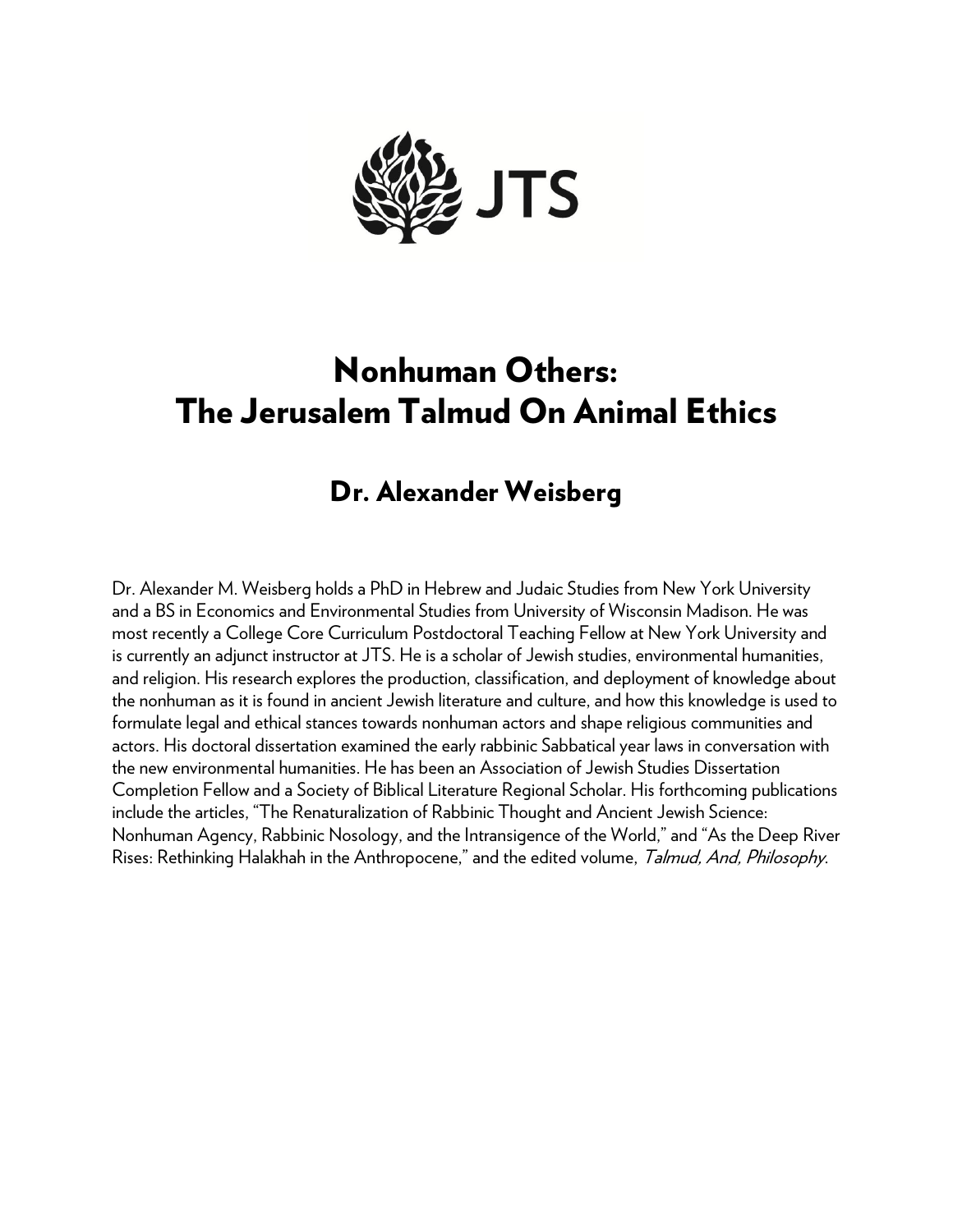1. Talmud Yerushalmi Damai 1:3, 21d-22a.

Stories of Rabbi Pinchas ben Yair

| Y. Damai 1:3, 21d-22a <sup>1</sup>                                                          | Venice Printing of Jerusalem Talmud                                                        |
|---------------------------------------------------------------------------------------------|--------------------------------------------------------------------------------------------|
| A. The donkey of R. Pinchas b. Yair was                                                     | חמרתיה דר' פינחס בן יאיר גנבונה ליטסיי בליליא עבדת                                         |
| stolen by thieves at night. It remained in                                                  | טמורה גבון תלתא יומין דלא טעמא כלום בתר תלתה                                               |
| hiding with them for three days and would not                                               | יומין איתמלכון מחזרתה למרה אמרין נישלחינה למרה                                             |
| eat a thing. After three days, they changed                                                 | דלא לימות לגבן ותיסרי מערתא אפקונה אזלת וקמת על                                            |
| their minds and returned her to her master.                                                 | תורעת דמרה שוריית מנהק' אמ' לון פותחון להדא                                                |
| They said, "Let's send her to her master, so                                                | עליבתא דאית לה תלתא יומין דלא טעימת כלום                                                   |
| she won't die with us and ruin our cave."                                                   |                                                                                            |
| They sent her out and she went and stood                                                    |                                                                                            |
| outside her master's gate and started to bray.                                              |                                                                                            |
| He said to them, "Open the gate for that poor                                               |                                                                                            |
| creature that hasn't eaten a thing in three                                                 |                                                                                            |
| days!"                                                                                      |                                                                                            |
|                                                                                             |                                                                                            |
| They opened the gate for her and she came in.                                               |                                                                                            |
| He said to them, "Give her something to eat."                                               | פתחון לה ועלת לה אמ' לון יהבון לה כלום תיכול יהבון                                         |
| They placed before her barley, but she did not                                              | קומה שערין ולא בעית מיכול אמרו לי' רבי לא בעית                                             |
| want to eat. They said to him, "Master, she                                                 | מיכול אמר לון מתקנן אינון אמרו ליה אין אמר לון                                             |
| does not want to eat." He said to them, "Has                                                | וארימיתון דמיין אמרו לי' ולא כן אילפן ר' הלוקח לזרע                                        |
| [the food] been properly tithed?" They said to                                              | לבהמה קמח לעורו שמן לנר שמן לסוך בו את הכלים                                               |
| him, "Yes." He said to them, "Have you taken                                                | פטור מן הדמאי אמר לון מה ניעביד להדא עליבתא דהיא<br>מחמרה על גרמה סגין וארימון דמיין ואכלת |
| damai (tithes taken in the account of doubt)?"<br>They said to him, "But has not the master |                                                                                            |
| taught us: one who buys [produce] for                                                       |                                                                                            |
| planting, [to feed] domesticated animals, to                                                |                                                                                            |
| use as flour for hides, for lamp oil, or oil for                                            |                                                                                            |
| anointing utensils is exempt from <i>damai</i> ?" <sup>2</sup>                              |                                                                                            |
| [R. Pinchas] said to them, "What can we do                                                  |                                                                                            |
| with this poor one? She is so strict with                                                   |                                                                                            |
| herself!" They took <i>damai</i> and she ate."                                              |                                                                                            |
|                                                                                             |                                                                                            |
| B. R. Pinchas b. Yair came to a certain place.                                              |                                                                                            |
| They came and said to him, "mice ate all of                                                 | רבי פינחס בן יאיר אזל לחד אתר אתון לגביה אמרו ליה                                          |
| our grain." He set a [divine] edict upon [the                                               | עכבריא אכל עיבורן גזר עליהון וצמתון שרון מצפצפין                                           |
| mice] and they came together and began to                                                   | אמר לון ידעין אתון מה אינון אמרין אמרו ליה לא אמר                                          |
| clamor. He said to them, "do you know what                                                  | לון אמרן דלא מתקנא אמרו ליה עורבן וערבון ולא                                               |
| they are saying?" They said to him, "no." He                                                | אנכון                                                                                      |
| said to them, "they are saying that the grain                                               |                                                                                            |
| has not been tithed." They replied, "pledge                                                 |                                                                                            |

<sup>&</sup>lt;sup>1</sup> All translations are my own. This story is also found in Y. Shek. 5:1, 48d; Genesis Rabbah 60:32.

<sup>2</sup> M. Dam. 1:3.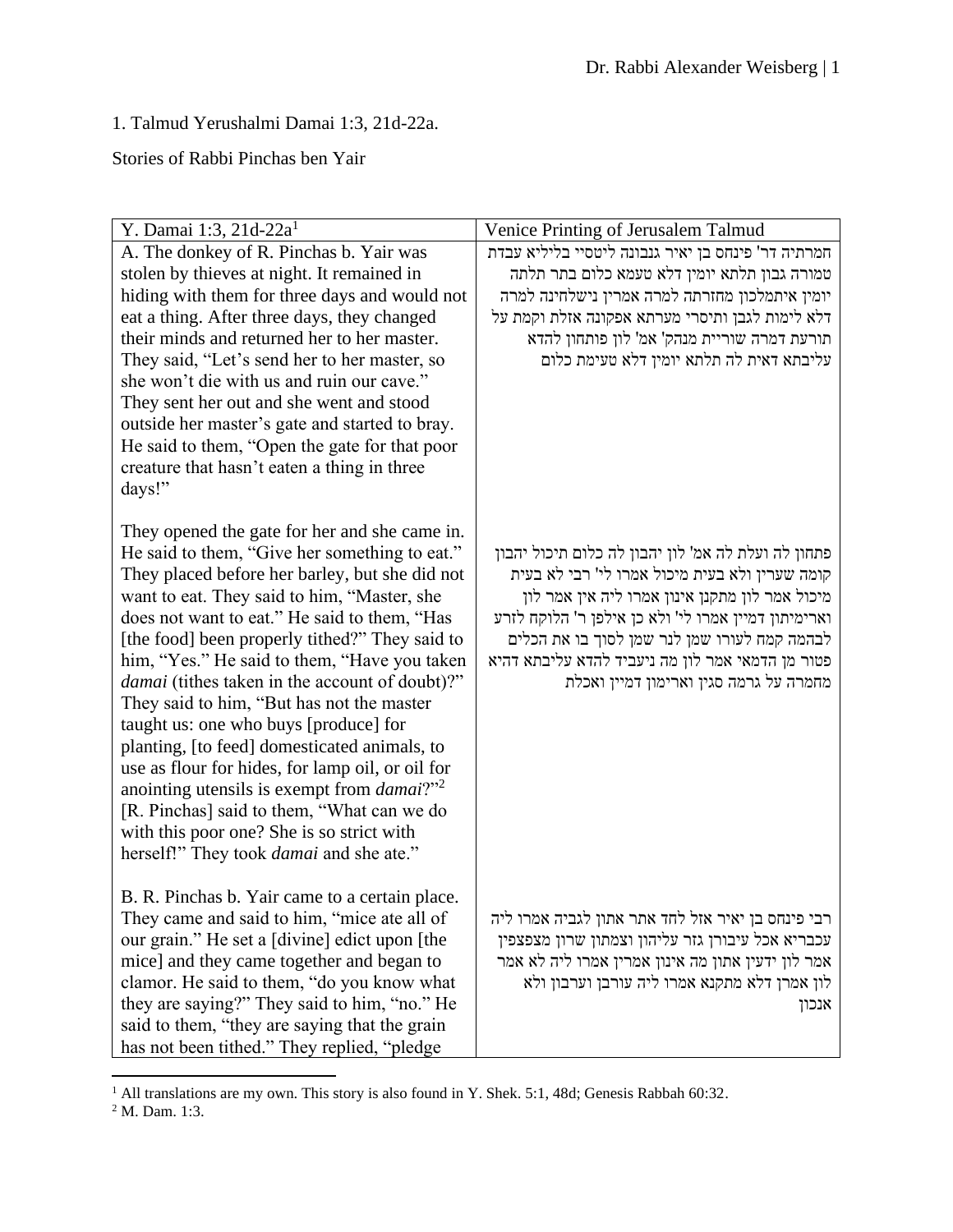| yourself to us [that if we tithe the grain, the<br>mice won't eat it all]." He pledged to them<br>and they were no longer injured [by the mice].                                                                                                                                                                                                                                                                                                                                                                                   |                                                                                                                                                                                                                                            |
|------------------------------------------------------------------------------------------------------------------------------------------------------------------------------------------------------------------------------------------------------------------------------------------------------------------------------------------------------------------------------------------------------------------------------------------------------------------------------------------------------------------------------------|--------------------------------------------------------------------------------------------------------------------------------------------------------------------------------------------------------------------------------------------|
| C. A Saracen king's pearl fell and a mouse<br>swallowed it. He came to R. Pinchas b. Yair.<br>He said to him, "Am I a charmer?" He said to<br>him, "I came to you because of your good<br>name." He set a [divine] edict upon [the mice]<br>and they came together. He saw one of them<br>walking like a hunchback. He said, "It is by<br>that one." He set a [divine] edict upon it and it<br>spit out [the pearl].                                                                                                               | מרגלי מן דמלכא סרקיא נפלת ובלעת חד עכבר אתא<br>לגבי רבי פינחס בן יאיר אמר ליה מן אנא חבר אמר ליה<br>לשמך טבא אתית גזר עליהון וצמתון חמא חד מגבע ואתי<br>אמ' גבי ההן ניהו וגזר עלוי ופלטה                                                   |
| D. R. Pinchas b. Yair was going to the house<br>of assembly. The river Ginnai was<br>overflowing. He said to it, "Ginnai, Ginnai,<br>why do you prevent me from the house of<br>meeting?" It split before him and he crossed.<br>His students said to him, "Are we able to<br>cross?" He said to them, "Whoever knows of<br>himself that he has never done anything<br>wrong to another Jew may pass and not be<br>injured."                                                                                                       | רבי פינחס בן יאיר הוה אזיל לבית וועד והוה גיניי גביר<br>אמר ליה גיניי גיניי מה את מנע לי מן בית וועדה ופלג<br>קומוי ועבר אמרו ליה תלמידיו יכלין אנן עברין אמר לון<br>מאן דידע בנפשיה דלא אקיל לבר נש מן ישראל מן יומוי<br>יעבור ולא מנכה   |
| E. Rabbi desired to loosen [some restrictions]<br>of] the Sabbatical year. [At this time] R.<br>Pinchas ben Yair came to him. [Rabbi] said to<br>[R. Pinchas], "What is happening with the<br>crops?" He replied, "The wild endives are<br>beautiful." He said to him, "What is<br>happening with the crops?" He said to him,<br><i>"The wild endives are beautiful."</i> And Rabbi<br>knew that he did not agree with him. [Rabbi]<br>said to him, "Will the master eat a little bit<br>with us today?" He replied to him, "Yes." | רבי בעא מישרי שמיטתא סלק רבי פינחס בן יאיר לגביה<br>אמ' ליה מה עיבוריא עבידין אמר ליה עולשין יפות מה<br>עיבוריא עבידין אמר ליה עולשין יפות וידע רבי דלית<br>הוא מסכמא עימיה אמר ליה מישגח רבי מיכול עימן<br>ציבחד פטל יומא דין אמר לון אין |
| When he was leaving Rabbi's house, he saw<br>Rabbi's mules standing [outside]. He said, "All<br>these the Jews nurture [but Rabbi does not]?<br>May I never see his face again!"                                                                                                                                                                                                                                                                                                                                                   | מי נחית חמא מולוותא דרבי קיימין אמר כל אילין יהודאי<br>זנין איפשר דלא חמי סבר אפוי מן כדון                                                                                                                                                 |
| They went and told Rabbi. Rabbi sent to<br>appease him. They caught up with him near                                                                                                                                                                                                                                                                                                                                                                                                                                               | אזלון ואמרון לרבי שלח רבי בעי מפייסתיה מטון ביה<br>גבי קרתיה אמר בני קרתיה קורבין לי ונחתו בני קרתא<br>ואקפון עלוי אמר לון רבי בעי מפייסתיה שבקוניה ואזול                                                                                  |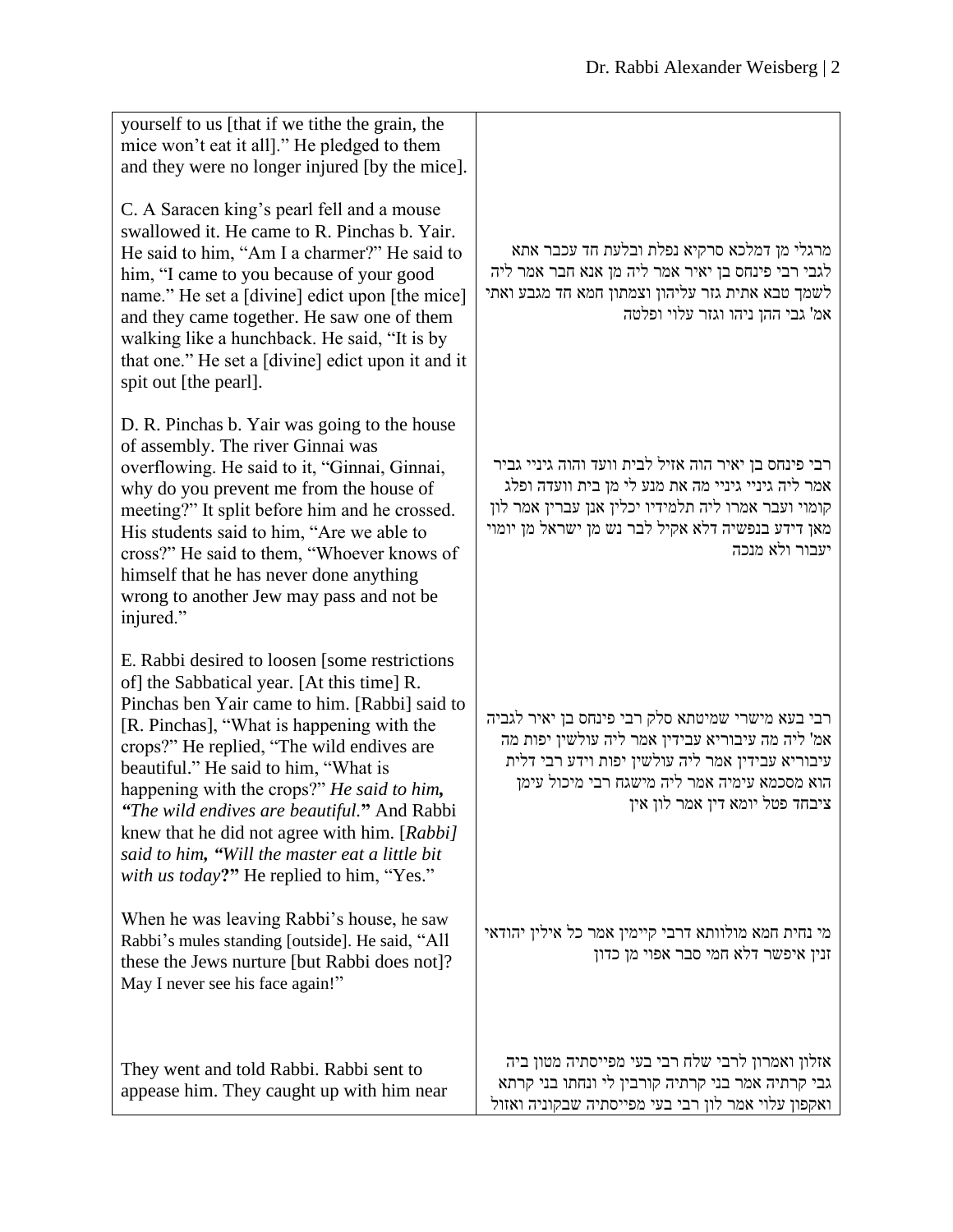| his town. He said, "Townsfolk, draw near       | לון אמר בני דידי קורבין לי נחתת אישתא מן שמיא     |
|------------------------------------------------|---------------------------------------------------|
| me." His townsfolk came down and               | ואקפת עלוי                                        |
| surrounded him [so that Rabbi's messengers     |                                                   |
| could not reach him]. The [messengers] said    |                                                   |
| to them, "Rabbi wants to appease him." The     |                                                   |
| townsfolk left him and went their way. He      |                                                   |
| said, "Children of my dear one [God], draw     |                                                   |
| near me." Fire descended from heaven and       |                                                   |
| surrounded him [so that Rabbi's messengers     |                                                   |
| could not reach him.                           |                                                   |
|                                                |                                                   |
| They went and told Rabbi. He said, "Because    | אזלון אמרון לרבי אמר הואיל ולא זכנינן נישבע מיניה |
| we did not merit to satiate ourselves from him | בעלמא הדין ניזכי נישבע מיניה בעלמא דאתי           |
| in this world, may we merit to satiate         |                                                   |
| ourselves from him in the world to come.       |                                                   |
|                                                |                                                   |
|                                                |                                                   |
|                                                |                                                   |
|                                                |                                                   |

## 2. Talmud Yerushalmi Kil. 9:3, 32b

Story of Rabbi and the Calf

| Talmud Yerushalmi Kil. 9:3, 32b <sup>3</sup>    | Venice Printing of Jerusalem Talmud        |
|-------------------------------------------------|--------------------------------------------|
| Rabbi dwelled in Tziporein for seventeen        | רבי הוה יתיב ליה בציפורין שבע עשרה שנין    |
| years and he repeated the verse [Gen 47:28]     | וקרא על גרמיה ויחי יעקב בארץ מצרים שבע     |
| about himself "Jacob lived seventeen years in   | עשרה שנה ויחי יהודה בציפורין שבע עשרה      |
| the land of Egypt, [so that the span of Jacob's | שנה ומן גובעין עבד תלת עשרה שנין חשש       |
| life came to one hundred and forty-seven        | בשינוי אמר רבי יוסי בי רבי בון כל אותן שלש |
| years]." Yehuda lived in Tziporein for          | עשרה שנה לא מתה חיה בארץ ישראל ולא         |
| seventeen years and of that time, he suffered   | הפילה עובר' בארץ ישראל ולמה חש שינוי חד    |
| from a toothache for thirteen years. R. Yosi b. | זמן עבר חמא חד עיגל מנכס געה ואמר ליה רבי  |
| R. Bun said, "For all those thirteen years,     | שיזבי אמר ליה לכך נוצרת ובסופה איך         |
| laboring woman did not die in the Land of       | אינשמת חמתון קטלין חד קן דעכברין אמר       |
| Israel, nor was there a miscarriage in the Land | ארפונון ורחמיו על כל מעשיו כתיב            |
| of Israel." And why did he suffer from a        |                                            |
| toothache? One time he was passing by and       |                                            |
| saw a calf being taken [to slaughter]. It cried |                                            |
| and said to Rabbi, "Rabbi, save me!" Rabbi      |                                            |
| replied, "For this, you were created." And in   |                                            |

<sup>3</sup> The story is also found in Genesis Rabbah 33:1, Y. Ket. 12:2, 35a; B. Bav. Mats. 85a.